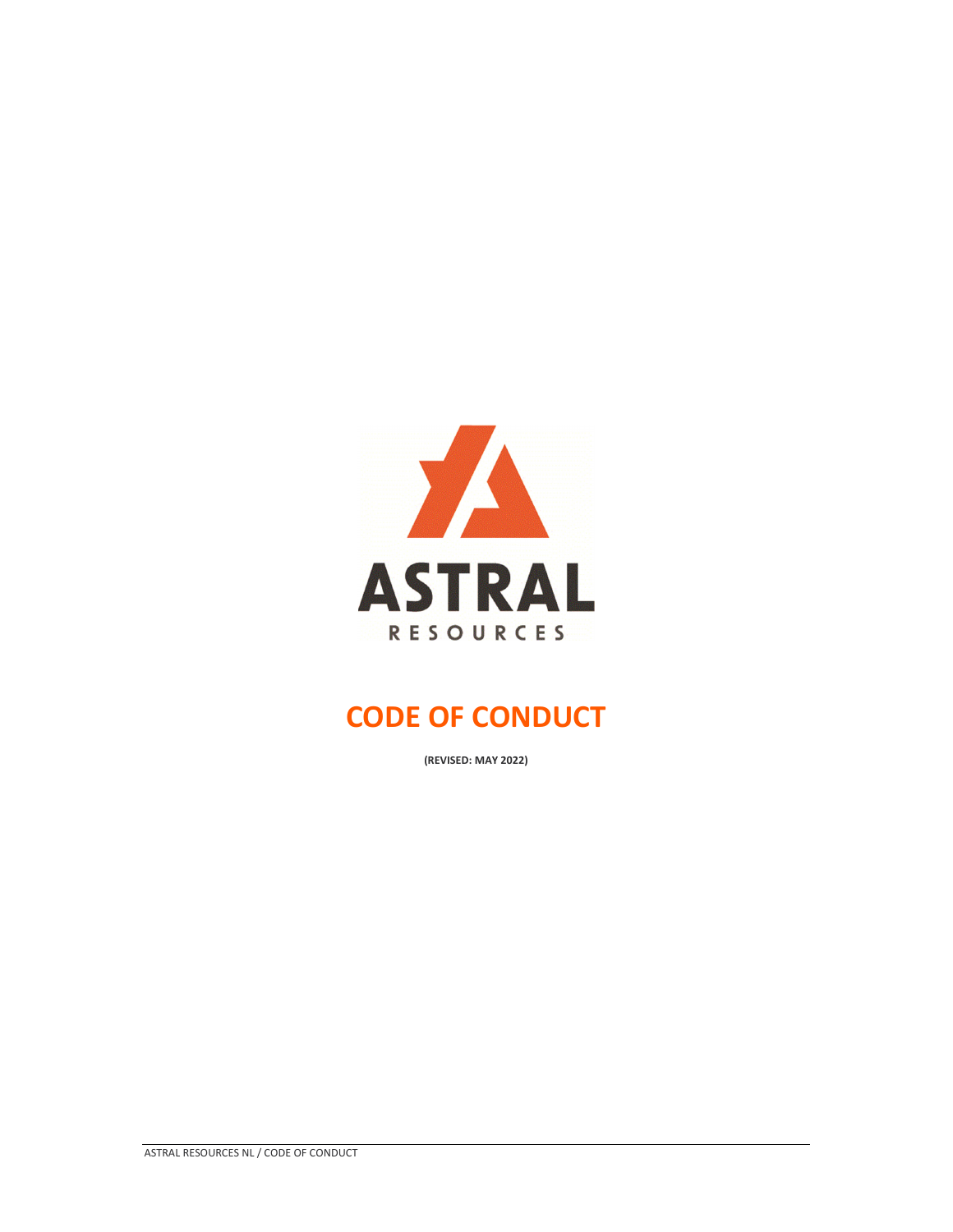# **CODE OF CONDUCT**

# **1. PREAMBLE**

Each Company employee should apply the principles of the Code to relationships with each other, with our employer and with all those with whom we deal in our work for the Company. Our Code is a guide for the way we operate.

When representing the Company, we will abide by the following minimum standards.

# **1.1. We treat each other with respect and dignity**

- We maintain a safe and fair work environment.
- Everyone is entitled to be treated with respect as a person, regardless of role or individual differences.
- We value our people and their personal commitment to delivering value to shareholders.
- We encourage co-operation, learning and growth in all who work with us.
- We strive to understand and respond to the needs of the Company's stakeholders.

# **1.2. We respect the law and act accordingly**

- We respect the laws, customs and business practices of the communities in which we operate, but do not compromise the principles embodied in this Code.
- We notify the Managing Director (or equivalent) or another Board member immediately of any breach of the law.
- In interpreting the law, we adopt a course which preserves integrity.

#### **1.3. We are fair and honest in our dealings**

- We are fair and honest even when we believe others will not know of our actions.
- **Honesty, for us, means not using coercive or misleading practices or falsifying or wrongfully** withholding information.
- We do not place ourselves in situations in which our private interests could conflict directly or indirectly with our obligations to the Company.
- We do not accept benefits such as gifts or entertainment when the situation could be seen as creating an obligation.
- We do not act in ways which may cause others to question our loyalty to the Company.

# **1.4. We use the Company's property responsibly and in the best interest of the Company and its reputation**

- We do not use Company funds to provide unreasonable benefits such as gifts or entertainment for ourselves or others.
- We use the Company's property for the Company's business purposes.